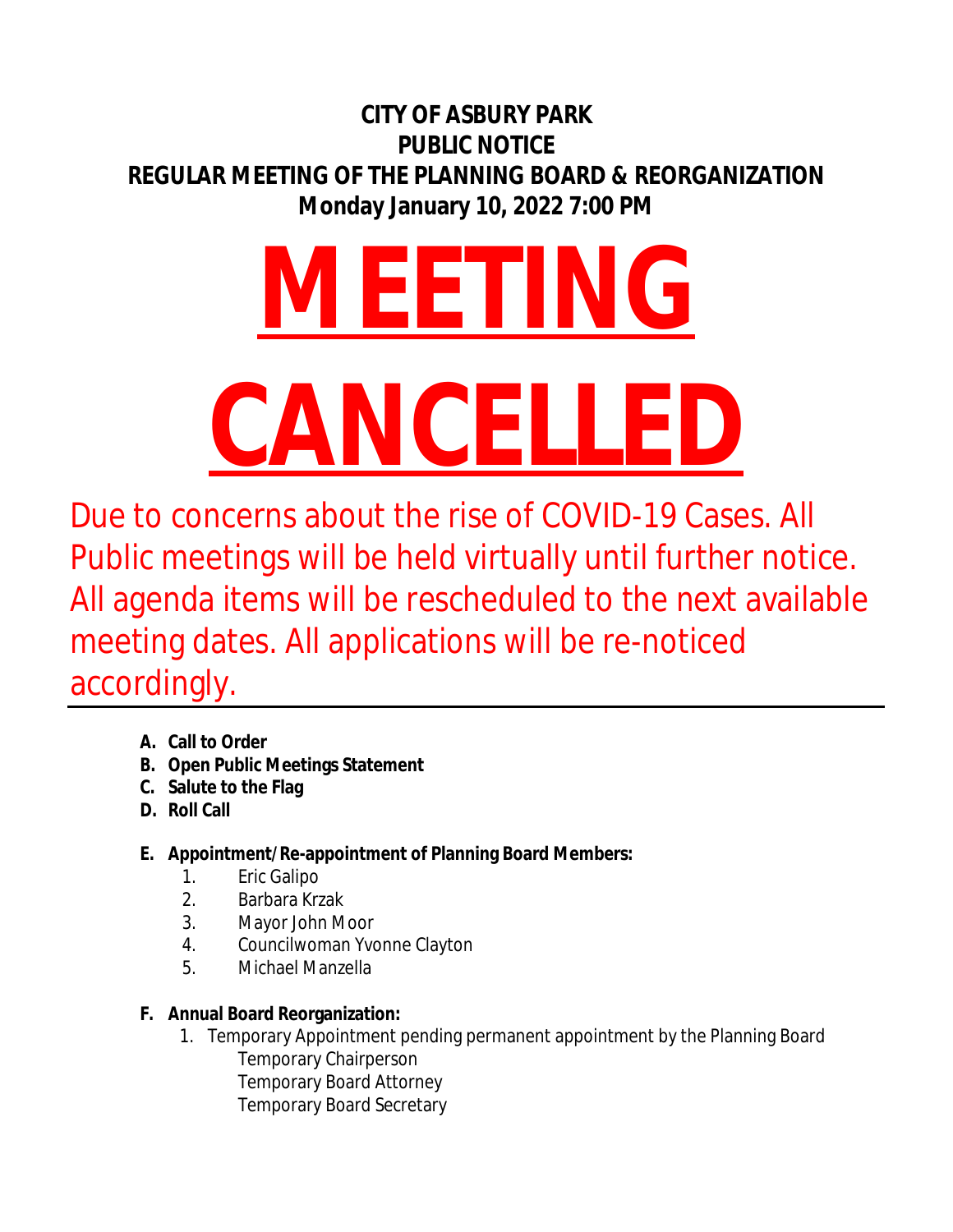- 2. Nominations and appointment for 2022 offices: Chairperson Vice-Chairperson Board Secretary Board Attorney Conflict Attorney Board Planner Conflict Board Planner Board Engineer Conflict Board Engineer Board Recording Services
- 3. Committees:

Design Review Committee By-Law Policy Committee Master Plan Committee

- 4. 2022 Planning Board Official Newspapers
- 5. Adoption of 2022 Planning Board Meeting Schedule

### **G. Minutes:**

- 1. Minutes of the December 6, 2021 Regular Meeting
- 2. Minutes of the February 4, 2021 Meeting Virtual Meeting

### **H. Resolutions:**

- **1. 316 Main Avenue, LLC,** 316 Main Street, Block 2508, Lot 1
- **2. Linus Holding Corp. LLC,** 700 Bangs Avenue, Block 2508, Lot 2
- **3. Interfaith Neighbors, Inc.,** 302 Akins Avenue, Block 1203, Lot 1
- **4. AP Shore Holdings, LLC,** 810-812 Main Street, Block 2602, Lot 2
- **5. David B. Duncan, MD,** 1317-1319 Springwood Avenue, Block 1101, Lot 41 & 42
- **I. Applications:**
	- **1. PB-2021-06**

**649 Mattison, LLC (CARRIED TO 1/24/22 WITH NOTICE) 649 Mattison Avenue, Block 2505, Lot 9, CBD Redevelopment Area** Preliminary and Final Major Site Plan with "c" variance for maximum building height to add a third story to an existing commercial building. 2445 square feet shall be added for a total of 7708 square feet of commercial space. Uses shall be office and restaurant.

*Formal Action may be taken.*

**J. Adjournment**